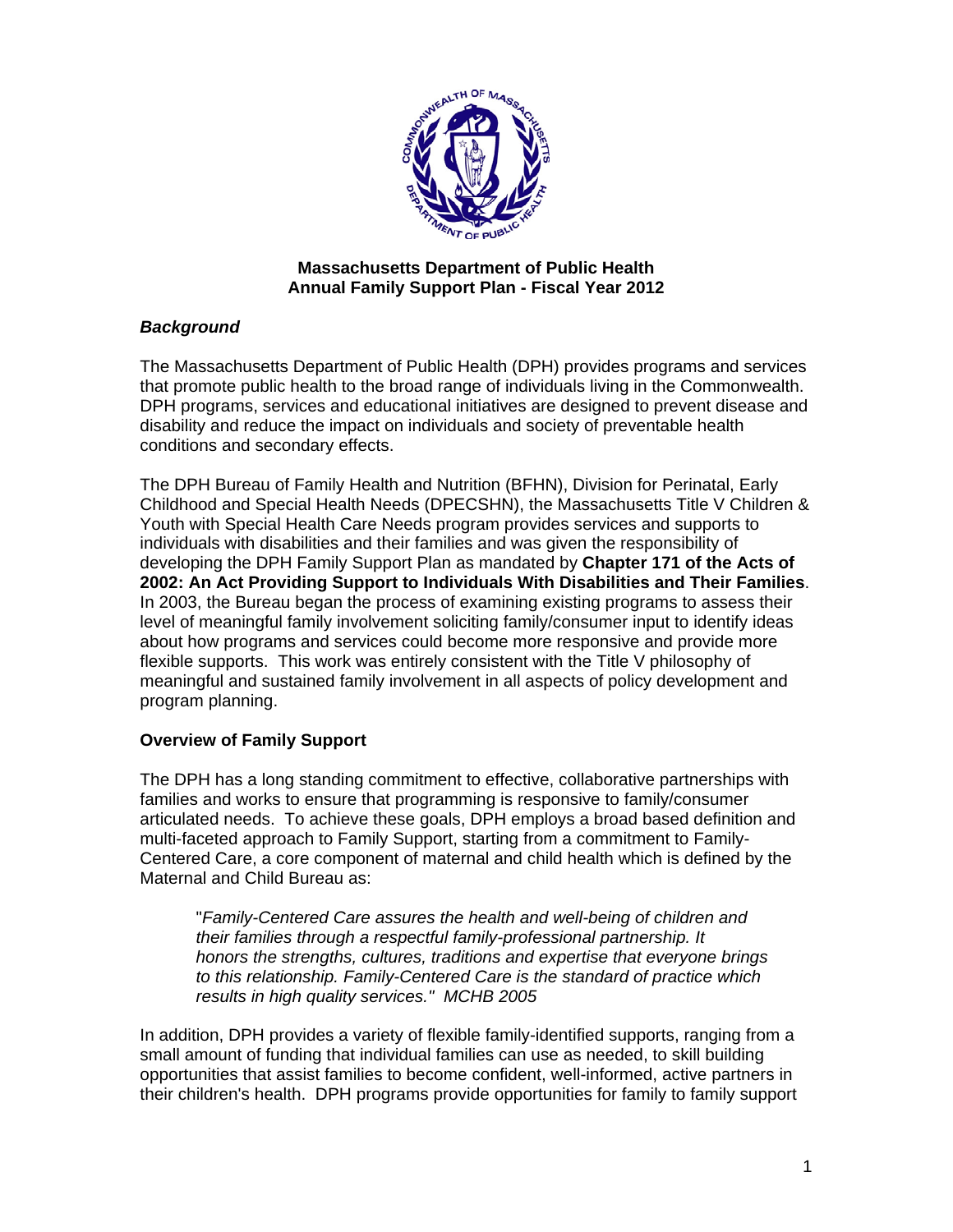and networking, recreational activities and assistance with accessing community resources.

At DPH, Family Support activities are primarily housed within the Early Intervention (EI) and Children & Youth with Special Health Needs (CYSHCN) programs and are overseen by the Director, Office of Family Initiatives, which is a senior management position within BFHN. The Director's responsibilities include:

- Ensuring that all staff are aware of, receive information about and know how to work in partnership with families;
- Ensuring that all Bureau initiatives include families/consumers in planning and monitoring activities;
- Developing new and ongoing opportunities for family involvement;
- Providing training, mentoring, financial and other supports to families partnering in planning, policy making and program implementation;
- **IDED IS A THE IDEOT IS A THE ISSUM ISSUES** for CYSHCN and their families
- Representing BFHN and its commitment to family-centered services in interagency initiatives;
- Representing BFHN and its commitment to family-centered services with other organizations on the state and national level; and
- Providing the "family voice", both personally and via inclusion of other family members and family organizations, in Bureau and Department activities

### *Process for obtaining "substantial consultation" from families regarding flexible support needs*

Every year, the DPH employs a variety of mechanisms to gather information from families/consumers about their support needs. Staff from Office of Family Initiatives projects actively distribute outreach materials at conferences and regional and local meetings attended by families whose children have special health needs to gather input. These events included Interagency Coordinating Council meetings, skill building sessions for Spanish speaking families in Lawrence and Lowell, outreach meetings with families from Somalia, a family meeting for families whose children have hearing loss or are deaf and the annual Federation for Children with Special Needs conference where over 850 families had an opportunity to share information. Care Coordinators, Community Support Line and Family TIES staff and the DPH Statewide Public Benefits Specialist all include questions about services and supports in their regular contacts with families. This information about unmet and under-met needs is included in planning activities for the DPH Family Support Plan. Outreach to families across the Commonwealth was conducted to ensure that information used to inform the Plan reflects geographic, linguistic, ethnic, cultural and socio-economic diversity.

In FY 11, the Chapter 171 survey was available in English, Spanish and Portuguese electronically and as a paper version. Over 150 families completed this information gathering tool including 38 Spanish speaking and 4 Portuguese speaking families.

Families were asked about unmet and under-met health needs, whether or not their children received care in a Medical Home, if they received information and support for health related transition, if they knew about community resources and parent-to-parent support opportunities and if they had made any preparations for emergency situations. Again this year, respondents had the chance to let DPH know their primary sources for health-related information.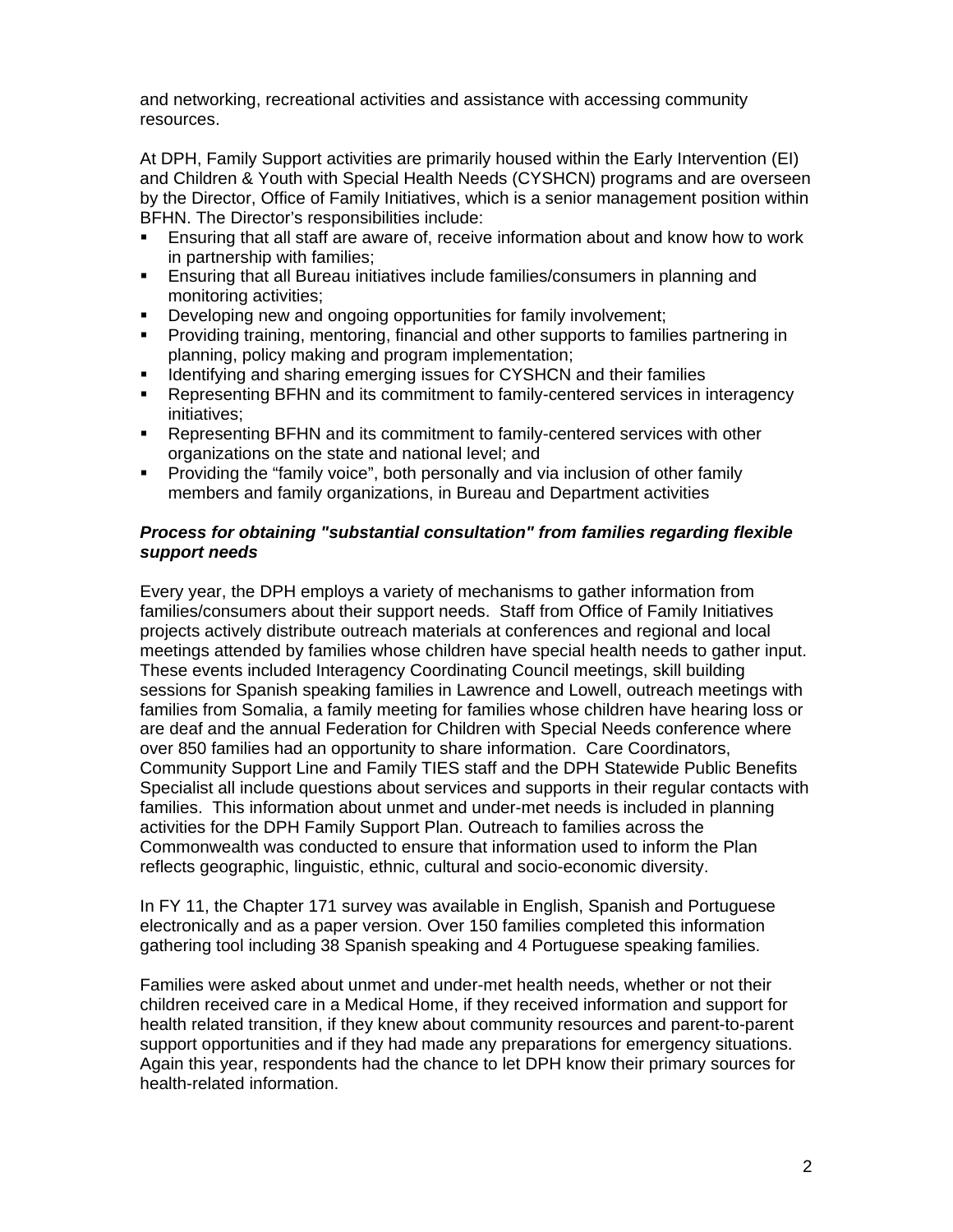Results of these surveys identified a number of areas of unmet needs. Among families for whom English is not their first language, it was noted that access to all needed medications, access to Personal Care Attendants, and adequate insurance coverage, were issues. These families also expressed a need for more family-to-family support and help in accessing community based recreational opportunities. As has been the case in past years, many of the issues raised by families go beyond the DPH purview. More than half of families responding to the survey in English, echoed the above concerns and raised the need for more and easier to access therapies, help in finding a medical home and assistance during periods of both physical and mental health crises, Many families receive services from multiple agencies and as a result continue to urge the Commonwealth to support better communication and cross-training among these agencies.

In FY12, DPH/DPECSHN will enhance existing partnerships and seek new opportunities for better coordinated and integrated linkages with agencies and organizations identified by families including but not limited to, Executive Office of Health & Human Services, Department of Elementary and Secondary Education, Department of Developmental Services, Department of Early Education and Care, the Mass Chapters of the American Academy of Pediatrics and Family Physicians, Massachusetts Developmental Disabilities Council and the LEND (Leadership Education in Neuro-developmental Disabilities) programs at the University Centers on Disabilities at U Mass.

## *Focus Areas*

Results of substantial consultation activities for FY 12 continue to show that fewer than 50% of families felt their children's primary care was delivered in Medical Home. Less than half of respondents reported good communication between their primary care and specialty providers. Families from diverse populations broadly indicated concern about adequate health insurance, access to care and lack of partnership with primary care providers.

Many areas of need remain, including the need for reliable, easy to access, current information about resources, public programs and supports. Respite, nursing care and availability of services after age 22 continue to be concerns. Families again stressed the need for care coordination and support during critical life events, information and guidance about transition including development of self management skills, finding adult providers and information about changes in public benefits for young adults.

## **Family Empowerment and Family Leadership Development Activities**

## *Current and On-going Activities:*

At DPH, family empowerment and family leadership activities are integrated and are offered in the following ways:

- Participation in policy development, program planning, implementation and evaluation coupled with skill building opportunities that assist families/consumers to comfortably and effectively participate.
- Participation in the MCH Block Grant process, from needs assessment to priority setting, to implementation.
- **The Early Intervention Parent Leadership Project. This parent designed and staffed** project reaches families whose children are enrolled in EI offering skill building for leadership and lifelong advocacy skills development. Parents are encouraged and supported to partner with their own EI programs, at regional early childhood events; on the state level as advisors to the DPH; as members of the federally mandated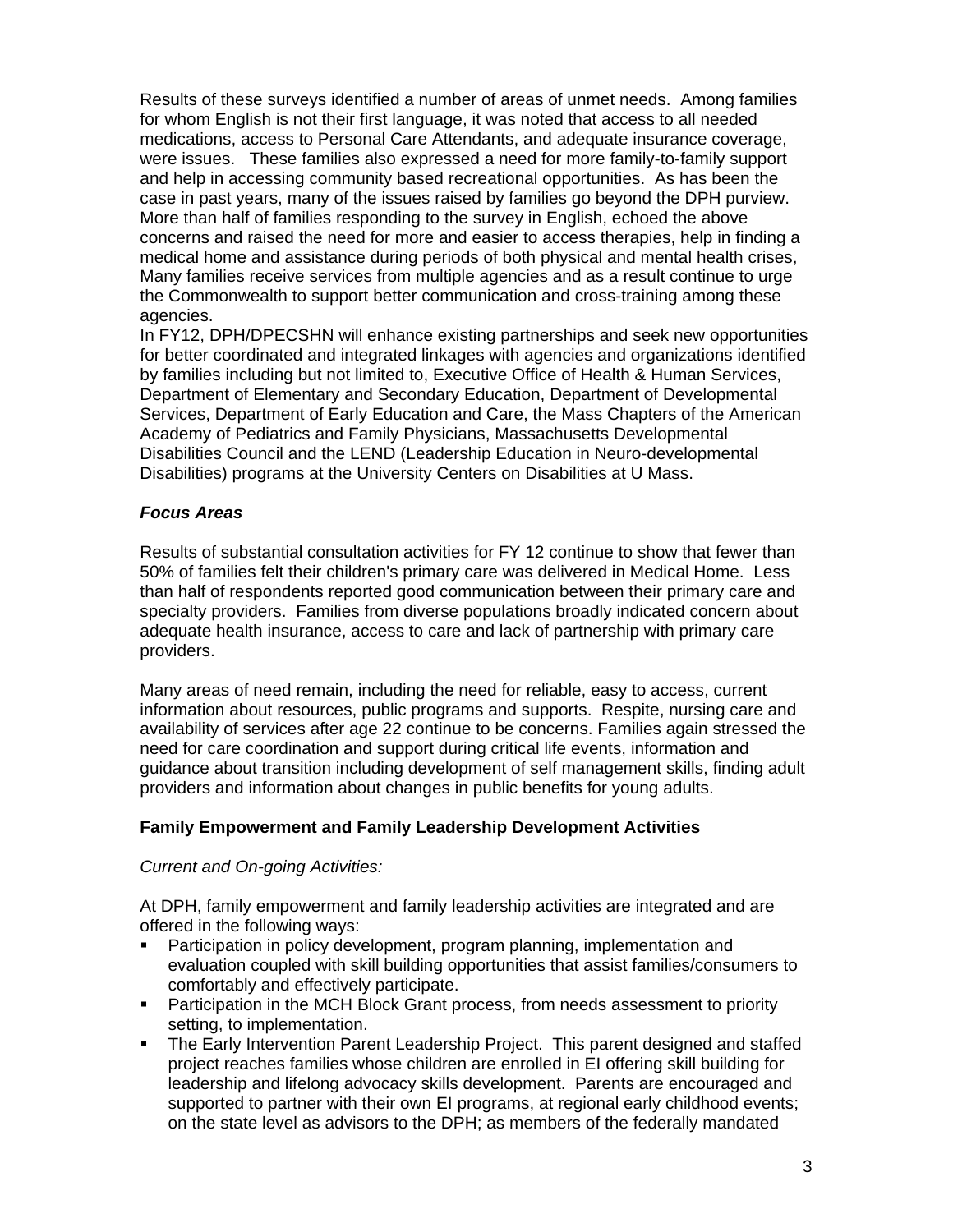Interagency Coordinating Council (ICC) and nationally to share information about Massachusetts and to learn and bring home information from other states about ways that families can impact and help define services systems. Through the Parent Leadership Project, DPH funds the Hausslein Leadership Awards which offer small grants to families enrolled in EI to design and implement inclusive projects that connect children and families to the their communities.

- Family TIES (Together in Enhancing Support) the statewide Information and Referral network for families of CYSHCN and their providers. Family TIES staff, who are all parents of children with special health needs, are located in each of the DPH regional offices which gives them familiarity with local resources. Family TIES also serves as the Massachusetts Parent-to-Parent program, an affiliate of P2P USA, connecting families with similar life circumstances and as the Early Intervention Central Directory. Families who access services from Family TIES are offered opportunities to become advisors to DPH and to take on roles within DPH programs and other public policy venues. Training, mentoring and financial support is available to these families.
- "Understanding Services", DPECSHN programs bring together families and service providers statewide to learn about and share information on public programs, eligibility requirements and "who to call."
- Collaboration with other family organizations such as the Federation for Children with Special Needs, Mass Families Organizing for Change and Mass Family to Family Health Information Center to share training and skill building opportunities.
- Contracts with Community Health Centers and community-based primary care practices to implement Medical Home activities. A requirement of each contract is the establishment of Practice Improvement Teams that include family members who receive a stipend for their participation.
- Families are regularly surveyed about support needs, best uses of flexible funds and skill building needs through the Office of Family Initiatives, Community Support, Care Coordination and Regional Consultation Programs. These programs also provide training and skill building opportunities for families to grow their leadership and advocacy skills.

## *New Initiatives:*

- Explore and expand use of social networking sites to facilitate communication and information sharing with a broad and diverse group of families.
- Collaborate with Harvard School of Public Health to:
	- 1.) Develop a guide to safe and effective use of web based resources. Engage families to share their information needs, current methods of obtaining information and reactions to new materials.
	- 2.) Develop and pilot a Family Leadership Curriculum leading to a credential for family members to partner with health care organizations
- Broadly share information about family outcomes so that families can better assess their services and identify areas in need of improvement.
- Expand creation and use of digital stories as a training tool for providers and a catalyst for families to reflect on life experiences and use this knowledge to grow leadership skills.

## **Family Support Resources and Funding**

*Current and On-Going Activities:* 

## **Direct Service Programs**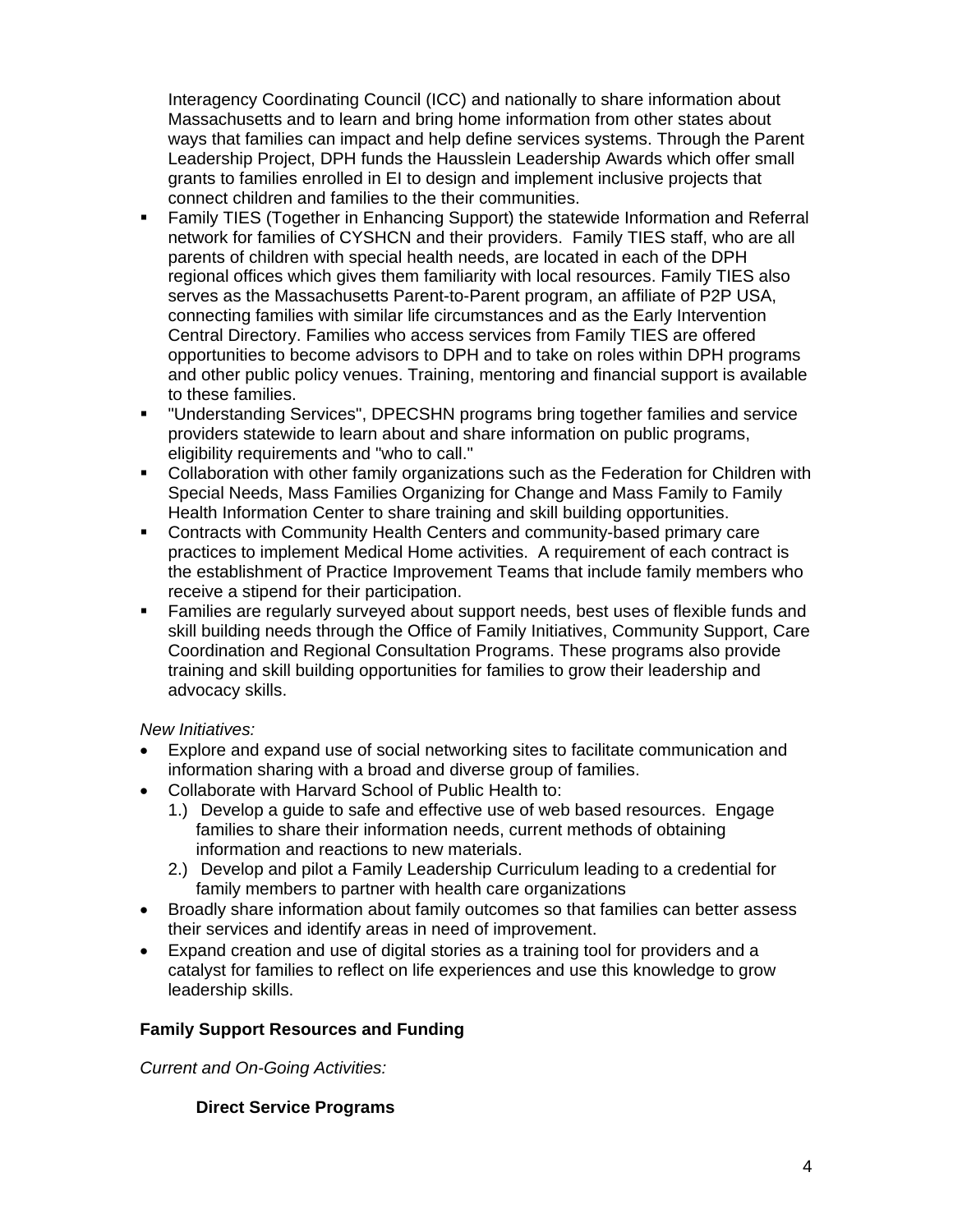Family support activities continue to focus on skill building at the community level, production and dissemination of materials, assistance in development of local support groups and expanding the statewide Parent-to-Parent program. Parent-to Parent curriculum has been translated into Haitian Creole, Portuguese and Vietnamese. The CYSHCN programs collaborated with other human service agencies to share information and resources through regional *Understanding Services* workshops. CYSHCN direct service staff provides information about and referral to resources, public benefits and navigating the health care system. If families need information and support from other agencies, staff assists them to identify which agency would have primary responsibility for their presenting issue and facilitates connections with these agencies. CYSHCN programs work to support families whose children have complex special health needs experiencing critical life/health events.

DPH maintains a toll free Community Support Line available to families of CYSHCN and their providers. In FY 11, the Line received over 1500 calls of which 792 were from families. An additional toll free line staffed by Family TIES responded to over 2000 calls from families.

#### **Medical Home**

DPECSHN continues to promote the spread of Medical Home within community-based pediatric practices. DPH Care Coordinators are placed in Community Health Centers and private practices across the state where they provide information and support to families and train staff in aspects of Medical Home. Family members are recruited and mentored to work on practice improvement projects at each site. These family consultants receive a stipend for their time and share their work with other families. The CYSHCN Program works collaboratively with EOHHS, Community Health Centers and Children's Hospital/UMass in a number of statewide medical home initiatives.

#### **Emergency Preparedness**

The Director of Family Initiatives, a parent of a young adult with complex special health care needs, continues to serve as the family representative to the state Emergency Medical Services for Children Program. In FY 11, she facilitated training for EMS staff statewide around responding to young children with autism spectrum disorders.

#### **Program Supports**

Family support initiatives within the Bureau are provided by six statewide Early Intervention Regional Consultation Programs (RCPs). Funding cuts to these programs have reduced the number of family support activities, but the programs continue to offer consultation to EI programs around children with complex medical needs. Support from the Department of Early Education and Care (EEC) allows RCP programs to work in the community at child care and public schools to facilitate inclusion for children aged 3-5 years.

The Universal Newborn Hearing Screening Program (UNHS) provided support and information to over 1300 families whose children either did not pass or missed their initial hearing screening. Efforts are made to reach every family by phone, mail or through family-identified pediatrician. An MOU allows DPH to connect families to the Mass Commission for the Deaf and Hard of Hearing (MCDHH) which is able to provide additional supports. The program employs a parent of a young child with hearing loss as a parent consultant. This consultant makes personal contact with every family whose child receives a diagnosis of hearing loss to offer family-to-family support and community and statewide resources. In FY 11, 695 English and 218 Spanish Parent Information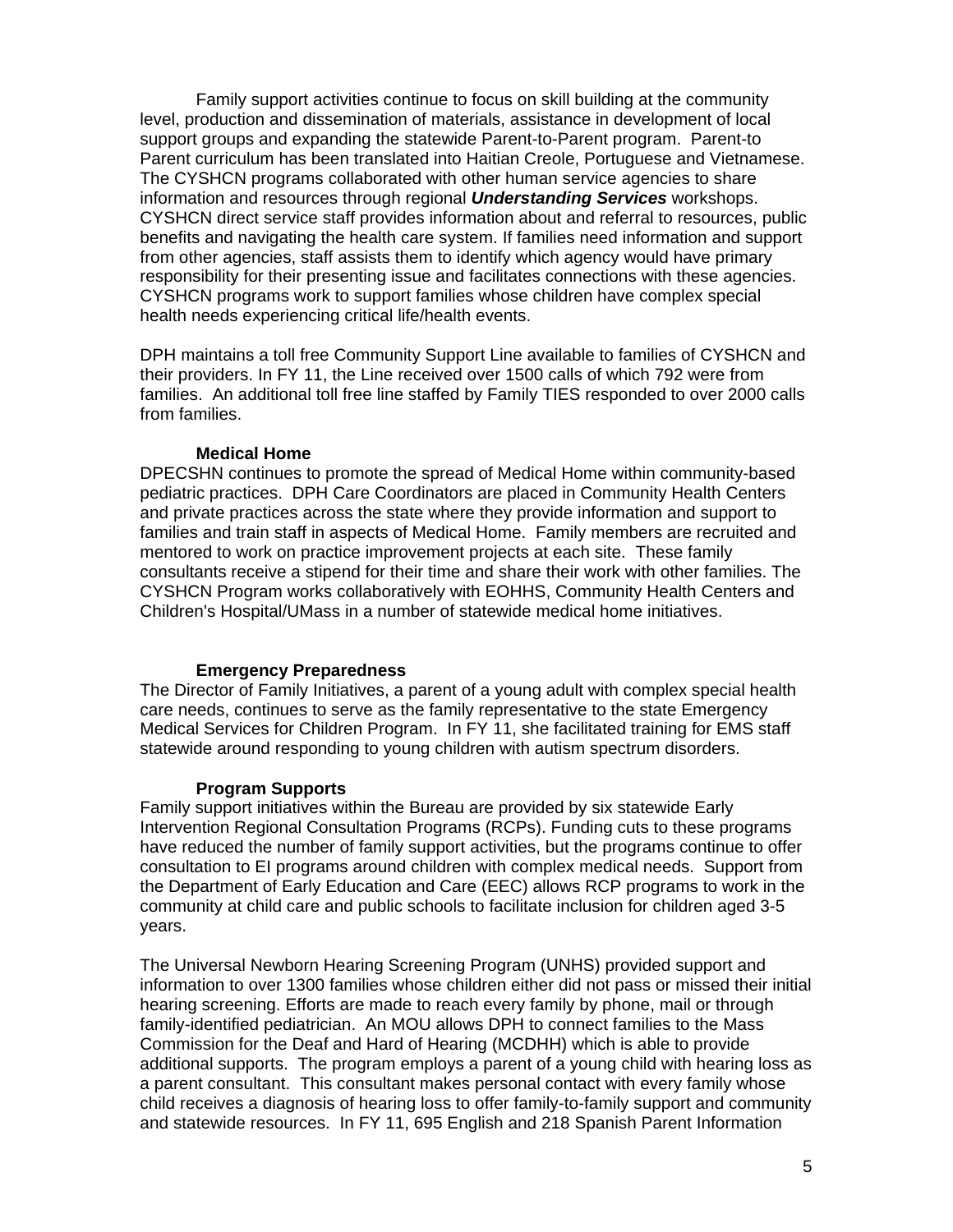Kits were distributed. The UNHS program brought families together to offer input about support needs and to network with others experiencing similar circumstances.

The Pediatric Palliative Care Program provides services to children with life limiting illnesses and their families. In FY11, 255 children received palliative care services including, pain and symptom management, case management, respite, complementary therapies and bereavement care.

## **Flexible Funding**

In addition to these programs and services, the DPH is able to make some flexible funding available to families to address medical and other health-related needs not covered by other sources. Special funds help eligible families purchase (among other things) hearing aids, medications, assistive technology, respite services, home and vehicle modification and reimbursement for travel expenses incurred for the care of their children with special health needs. Funds are disseminated through DPH vendors and in some cases, from DPH directly to families. In Fiscal Year 2011, approximately 500 families received over \$2,000,000 in funding from the Catastrophic Illness in Children Relief Fund (CICRF), Care Coordination Family Support funding and the Hearing Aid Program for Children. Over \$60,000 was allocated for family involvement activities across the Bureau including participation in focus groups, proposal reviews, as trainers, community-based projects and attendance at conferences and other skill building opportunities.

## *New Initiatives:*

- Plan and implement coordinated family supports for families of older children with hearing loss
- Develop and disseminate resources for families about medical home, including, translation of fact sheets, identification and/or develop of materials, skill building to support medical/health related advocacy and a webinar, "Medical Home 101."
- Identify and offer a "train the trainers" program for multilingual families from underserved communities to offer Listen & Learn, our Parent-to-Parent mentor training program.

## *Accessing Services and Supports*

## *Current and On-going Activities:*

The Department supports a variety of efforts to educate families/consumers about availability of and access to services. Some of these include public service announcements, Early Intervention Child Find, dissemination of Medical Home fact sheets for families and providers, program specific newsletters such as EIPLP's *Parent Perspective* and the MassCare newsletter. CICRF, Community Support Line, Family TIES, Care Coordination and Pediatric Palliative Care staff outreach to hospitals, schools and community settings where individuals with disabilities and their families receive services. The DPH Public Benefits Specialist provides training [to whom? Parents, other agency staff?] across the state and offers technical assistance through a toll free number and at in-person trainings. In FY11, 57 parents received personalized TA and training from this Specialist. Staff from Care Coordination, Community Support Unit and Family TIES continued their collaboration on a series of statewide public benefits and informational meetings for families and professionals to disseminate information about available services and supports. Family TIES and EIPLP both maintain toll free numbers. In FY11, over 3000 families called these lines for information, referral, Parent-to-Parent matches, training and skill building opportunities.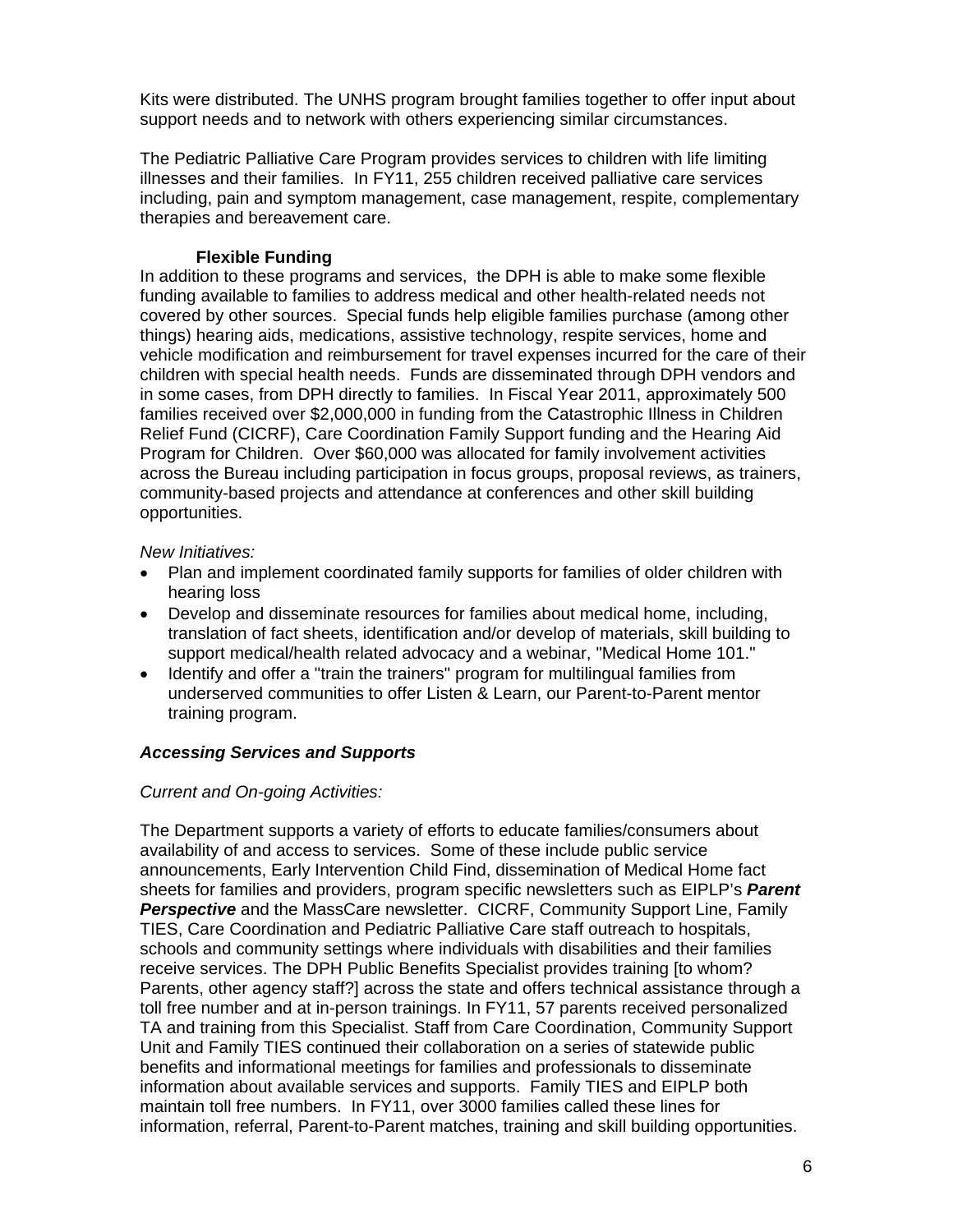These projects also host web-sites and list servs. To date, 2000 Family TIES Resource Directories, 6000 project brochures in English, Spanish and Portuguese and four editions of the **Parent** *Perspective* have been distributed to families and professionals. These materials are also available electronically. DPECSHN program information, including the Family Support Plan is available on-line at www.mass.gov/dph. There is interactive capability on the DPH website and on DPECSHN project sites for families to offer feedback and suggestions. CYSHCN Program brochures are widely disseminated and available in English, Portuguese and Spanish.

### *New Initiatives:*

- Support ICC Parent representatives to hold regional meetings with families currently in or recently graduated from EI to learn about DPH resources
- Expand and deepen Family TIES work with organizations serving diverse communities to access services and grow leadership skills
- Utilize DPH social networking capability to extend outreach to more families

## **Culturally Competent Outreach & Support**

#### *Current and On-going Initiatives:*

Collaboration with the Office of Health Equity is on-going within the CYSHCN Program. Materials about all programs for individuals with special health needs and their families are available in a variety of languages, including but not limited to: Spanish, Portuguese, Haitian Creole, Russian, Cambodian and Vietnamese. All programs have staff with multiple language capability and have access to interpreters. DPH hires and/or contracts with individuals who are bilingual, bicultural and familiar with the culture and customs of families who utilize our programs. Outreach initiatives take place collaboratively with community-based organizations where ethnically, linguistically and culturally diverse individuals and families receive services and are comfortable. These include community health centers, WIC offices and family organizations. The Family TIES Project contracts with native Spanish and Portuguese speakers to respond to requests for information and referral, and Parent-to-Parent matches. Family TIES staff works with a number of community based organizations, including the Somali Development Centers in Holyoke and Boston and SCAN 360 serving the Hispanic population in Springfield. Staff share information about community resources and the availability of flexible family supports. Project training is available in Spanish, Portuguese and Chinese. Family TIES continues to focus on expanded outreach to linguistically and culturally diverse populations. Coordinators share materials and offer skill building sessions to families whose children have special health care needs. Bilingual/bicultural staff works with CBO staff and families.

Specific training about organizing complex and multiple records, emergency preparedness and building community are available in Spanish, Portuguese, Chinese and Vietnamese. The EIPLP newsletter lead article and updates on the EI Family Survey are translated into Spanish in each edition. TTYs are in place in all DPH regional offices. DPECSHN programs continued to utilize the Office of Health Equity telephonic interpreter services line.

In FY 11, families from a number of CBOS were supported to attend the annual Federation for Children with Special Needs Conference.

#### *New Initiatives*:

• Family members trained to offer the Parent -to-Parent Curriculum in multiple languages (see bullet in Family Support Resources section)